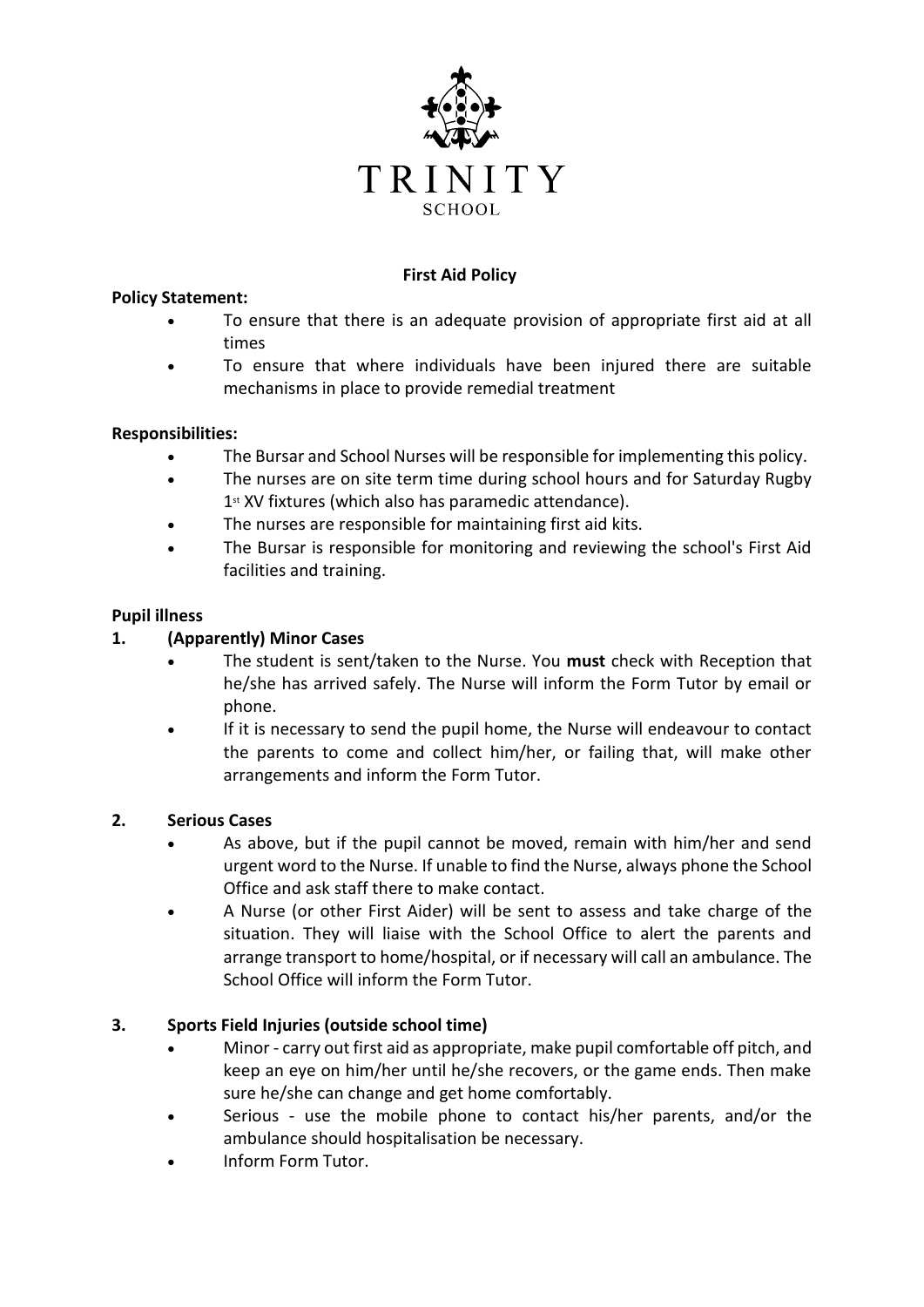In all cases of sickness/accident a report form is to be completed by the Nurse, office staff or (outside hours) the staff member supervising the accident.

If following a medical emergency, a member of staff takes a pupil for treatment and there is consequently a claim against the School for injury allegedly caused by negligence during the trip, the Public Liability Insurance would deal with the matter on behalf of staff.

The student's Form Tutor and parents should be informed in all cases where a pupil is sent to hospital. Only the School Nurses or other staff authorised by the Headmaster may administer Paracetamol. Paracetamol should not be given to a pupil who is taking other medicines. Aspirin, or preparations containing aspirin, may not be given except by a first aider when one tablet may be chewed in the event of a heart attack.

### **First Aid**

First Aid Kits are available in the following locations: Medical Room, School Office, Science Laboratories, Mitre Theatre Green Room, Sports Centre, Climbing Wall, Sandilands Pavilion, CCF Orderly Room, Rifle Range, Maintenance Workshop, Boiler Room, Groundsman's Office. Portable first aid kits are found in each minibus, and are also available for trips.

Staff in charge of games should note that telephones are available in the Sandilands Pavilion; the postcode for Sandilands is CR0 5DF.

Defibrillators are placed outside the Medical Room, Sports Centre, Pavilion and Sandilands.

The school aims to have adequate first aid cover available at all times, including weekends and holiday periods, and to this end all members of staff are encouraged to undertake first aid training.

As a minimum (and to meet statutory requirements) at least three members of staff should hold a 'First Aid at Work' qualification; of these, one should be a Porter and another a Groundsman. A list of those staff who have attended first aid training can be found on the Common Room noticeboard and other boards around the school.

#### **Medical care**

The Medical Room has facilities to examine students, provide quiet space for recovery and store medicines and medical records securely and confidentially.

| Author / Reviewer:   | Jane Stanley           |
|----------------------|------------------------|
|                      | (Bursar)               |
| Date of last review: | January 2020           |
| Policy approved by:  | Senior Management Team |
| Date of Approval:    | January 2022           |
| Date of next Review: | January 2024           |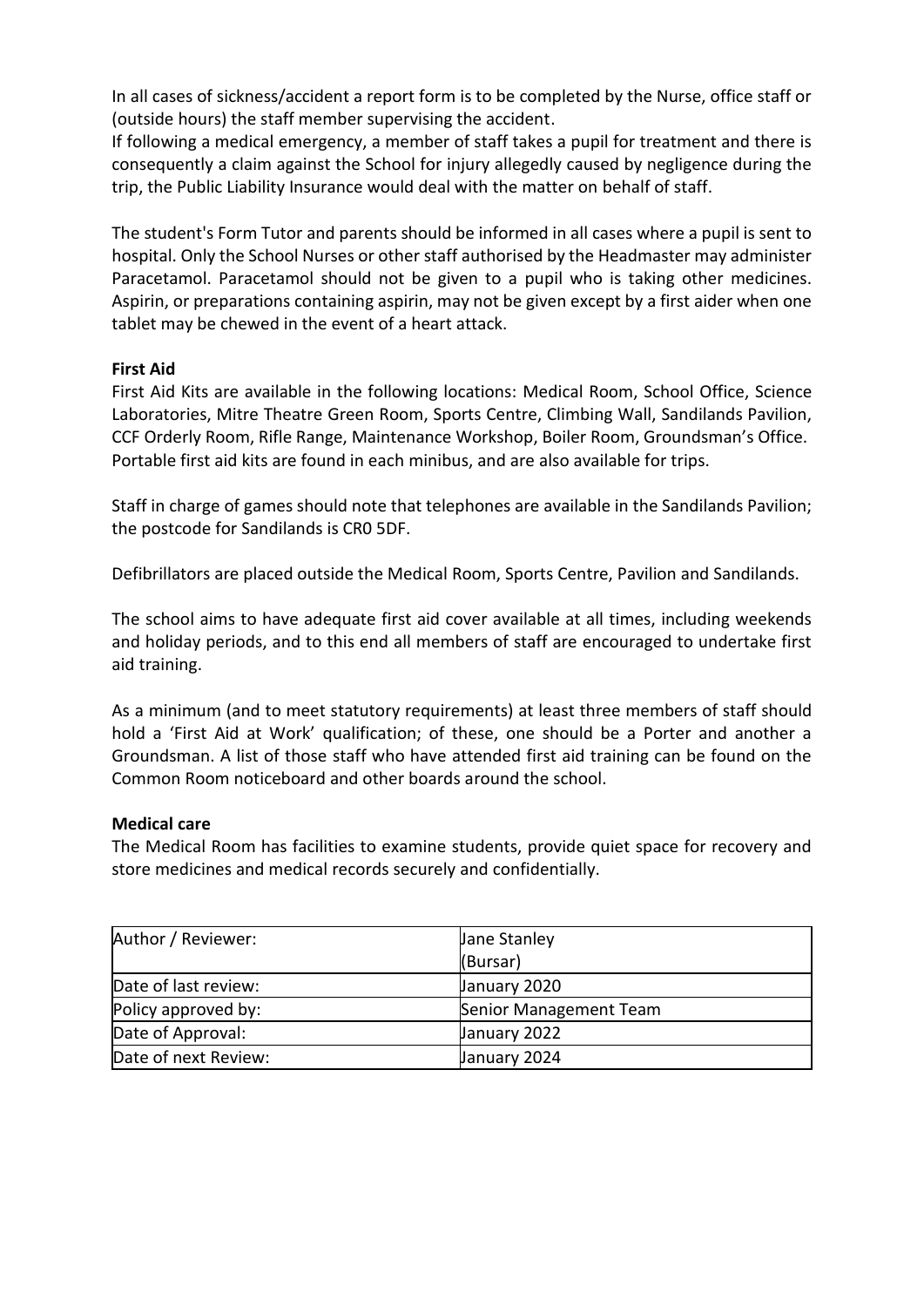### **Appendix A**

#### **Dealing with anaphylaxis**

Allergy is when the body reacts to foreign substances called allergens, which trigger an exaggerated response from the immune system. An allergic reaction can occur following exposure to peanuts, bee and wasp stings, other food (eg seafood, eggs, milk), pollen, animal hair and drugs (eg penicillin, aspirin).

Most allergic reactions are mild, eg itching, swelling, running nose etc. These symptoms can be easily treated with antihistamines.

Anaphylaxis is an emergency situation in which a severe allergic reaction has occurred, a condition that can result in death. The whole body is affected, usually within minutes of exposure, the symptoms can vary in severity, including some of the following:

- Hives, itching and swelling
- Tightness in the chest
- Hoarse voice or swelling of the throat
- Dizziness or feeling faint
- Unconsciousness and collapse

Remember - each pupil will experience different symptoms. Please refer to each pupil's details in their individual pouches in the Common Room.

Management of Anaphylactic Reaction:

- Remain calm. Lay the pupil down.
- Look for Auto injector/Epipen® that the pupil should have on their person. At same time call for Nurse and obtain pupils pouch from Common Room containing pupils individual care plan.
- Give pupil own inhaler if available.
- Administer prescribed Auto injector/Epipen® when symptoms present. Do not wait for assistance to arrive. **Note the time of administration.**

Procedure for administering Epipen®:

- Remove injector from packaging.
- Remove safety cap.
- Hold trigger firmly in your fist with the tip at right angles to the thigh.
- Press hard (there should be a click).
- Hold in place for 10 seconds.
- Remove the pen and massage the area for 10 seconds.
- Call an ambulance even if the child improves.
- Stay with the child.
- If no improvement occurs a second dose may be given after 5-10 minutes (if a second Epipen® has been prescribed). **Note the time of administration.**
- Send the Epipen<sup>®</sup> with the child to hospital so that the medical staff can see what medication has been administered. **The ambulance crew must be informed of the time of administration of the Epipen(s)®.**